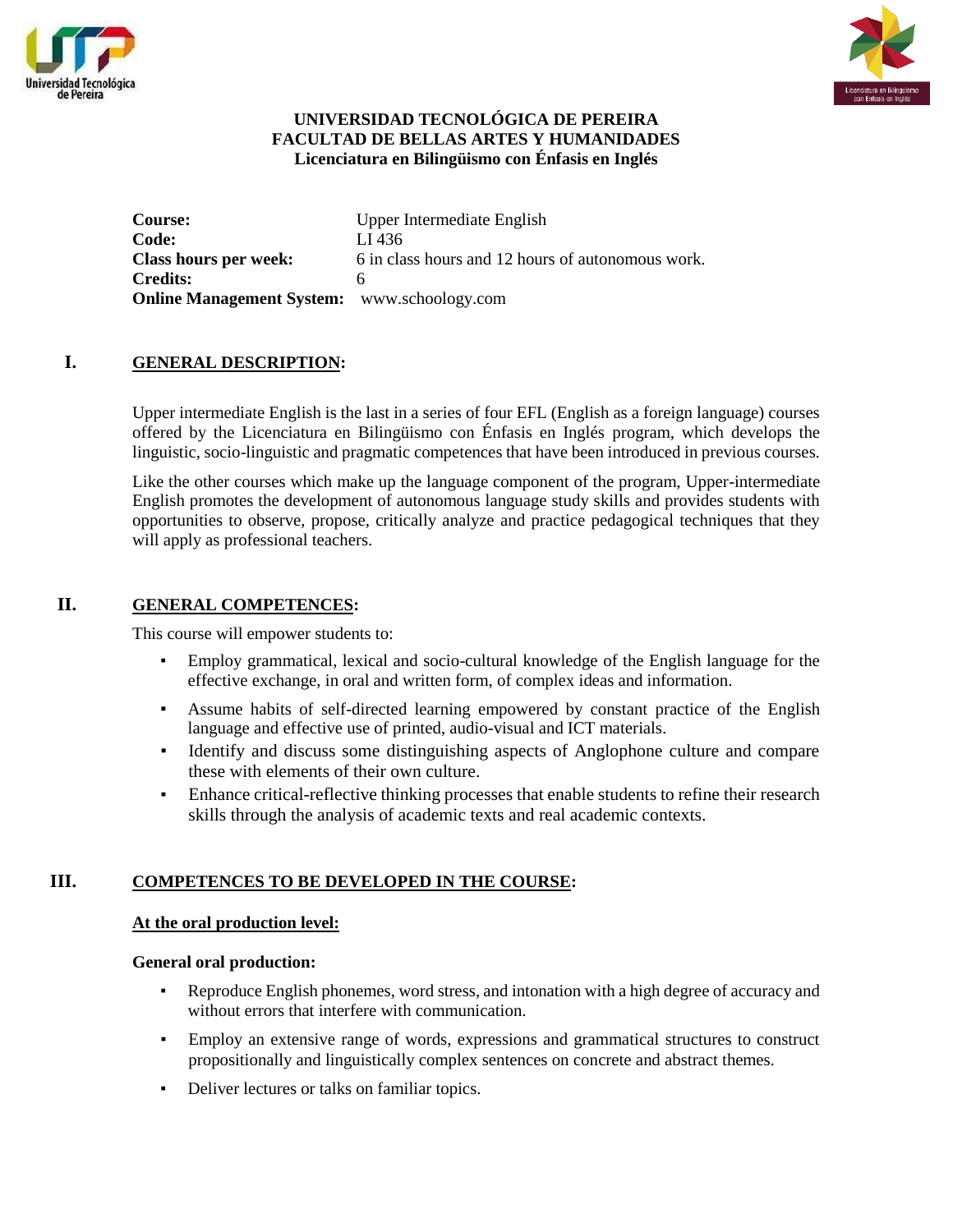



- Participate actively in spontaneous, animated conversations with one or more speakers.
- Participate fully in interviews, either as interviewer or interviewee, fluently expanding and developing points of discussion.
- Effectively employ linguistic and non-linguistic techniques and socio-cultural awareness in order to initiate and participate effectively in conversations with native and non-native speakers.

#### **Sociolinguistic:**

- Effectively use supra-segmental aspects of discourse (e.g. intonation, register, body language, etc.) to convey indirect messages.
- Respond, with a high degree of appropriateness, to verbal, non-verbal, and supra-segmental cues in order to make subtle adjustments in one's discourse.

#### **At the oral comprehension level:**

#### **Overall listening comprehension:**

- Extract meaning from extended, complex speech whether live or recorded on a variety of academic and general topics.
- Extract meaning from animated conversations and identify speakers' attitudes and viewpoints.
- Effectively employ a variety of strategies, (e.g. predicting, listening for gist, listening for details, inferring, using contextual clues, etc.) to extract meaning from live or recorded speech.
- Follow a lecture or talk within his/her own field, provided the subject matter is familiar and the presentation straightforward and clearly structured.

#### **At the reading comprehension level:**

- Effectively use a monolingual dictionary and apply a wide variety of comprehension strategies to effectively extract general and specific information from extended texts representing a wide variety of topics, purposes, writing styles, and levels of complexity.
- Effectively obtain information from specialized written sources such as descriptive, narrative and argumentative texts within the field of ESL/EFL.
- Make inferences and formulate implications from facts and ideas expressed in written texts and relate these to one's own knowledge, experiences, attitudes and opinions.
- Identify from texts writers' purposes, attitudes, cultural background and biases.
- Read with a satisfactory level of understanding some authentic material from magazines, newspapers and the Internet related to the **academic field** and give oral presentations to the class.

#### **Reading strategies:**

- React to what they read by stating their position on current and **academic issues**.
- Show a deep understanding of a text by giving a summary of it in his/her own words and in a condensed form.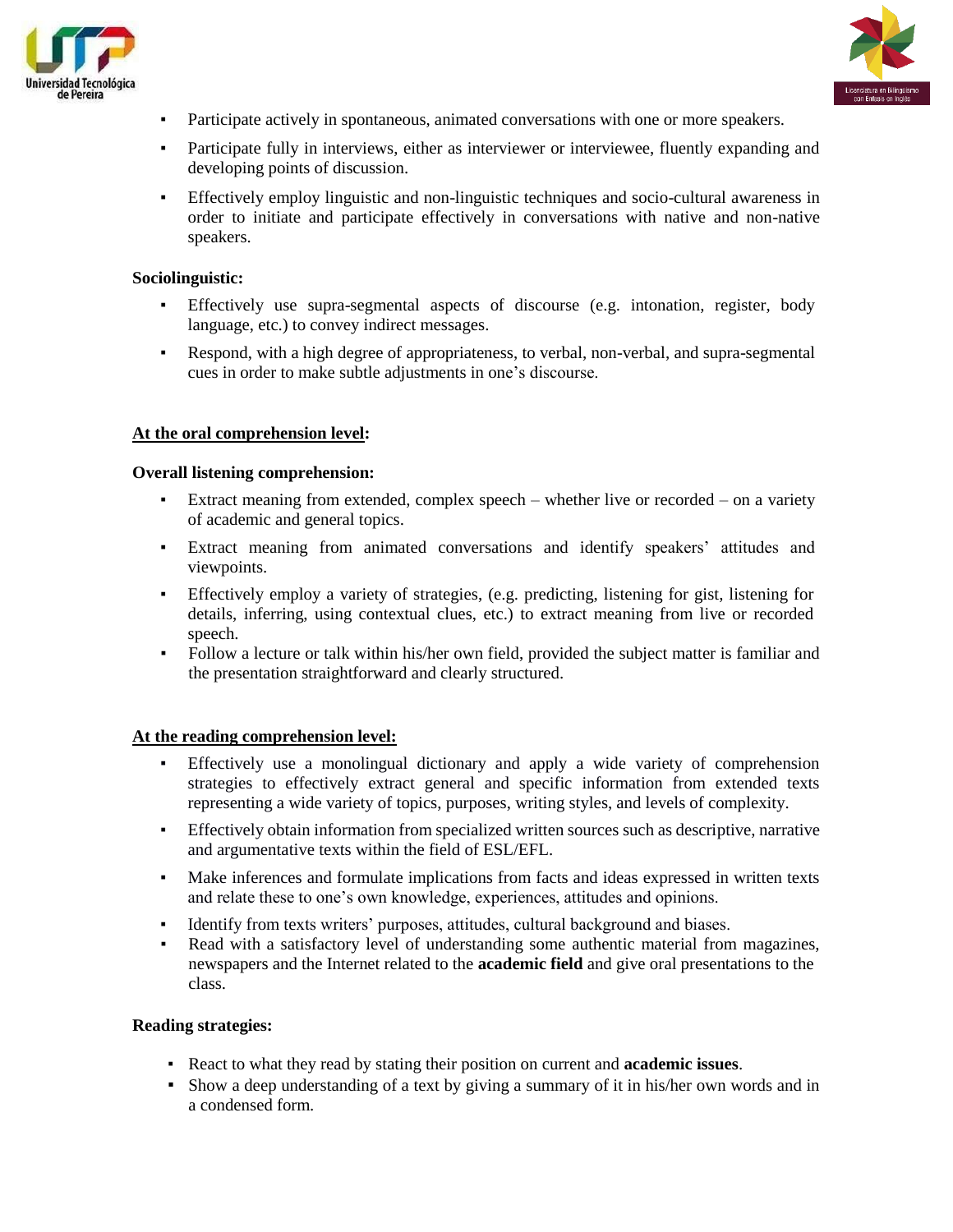



- Identify the main ideas in a text and restate them in their own words by using an outline.
- Know and consciously apply reading comprehension strategies such as skimming, scanning, pronoun antecedent, lexical sets, using synonyms and antonyms and a monolingual dictionary.
- Read intensively so as to identify and understand the grammar and vocabulary used in written texts.

## **At the written production level:**

- Assume the writing skill as a process involving such steps as drafting, revising, proofreading, etc.
- Produce coherent continuous writing with a minimum of spelling and grammatical errors, in order to present information, communicate ideas and viewpoints, and discuss academic topics.
- Effectively plan and develop argumentative essays, highlighting main points, relating these to supporting details, and making appropriate use of linking words.
- Respond to authority requirements by writing a report with correct use of register, content and form.
- Produce a wide variety of English sentence types (e.g. simple, compound, complex, compound complex, parallel) and use these to construct coherent paragraphs.
- Design simple and complex mind maps such as outlines to write different types of texts.

# **At the grammar and vocabulary levels:**

- Employ a monolingual dictionary and variety of autonomous strategies in order to identify, analyse and incorporate lexical and grammatical elements in the context of the four language skills
- Identify and incorporate the following grammatical items in the context of the four language skills:
	- verb patterns
	- reported speech
	- reduced clauses
- Master the grammar structures of this level through processes of implicit or explicit teaching, observation, deduction, and analysis of grammar and vocabulary.

#### **At the cultural component level:**

- Identify differences of vocabulary and pronunciation among common varieties of English.
- Recognize and appropriately use some English colloquial, idiomatic and folk expressions.
- Produce and respond to communicative acts such as expressing opinions and feelings, accepting and refusing, etc. in a manner appropriate to the cultural norms of Anglophone speakers.
- Identify socio-cultural phenomena such as holidays, cultural icons, behavior patterns, social conventions, etc. related to Anglophone culture, and compare these with corresponding phenomena of students' native culture.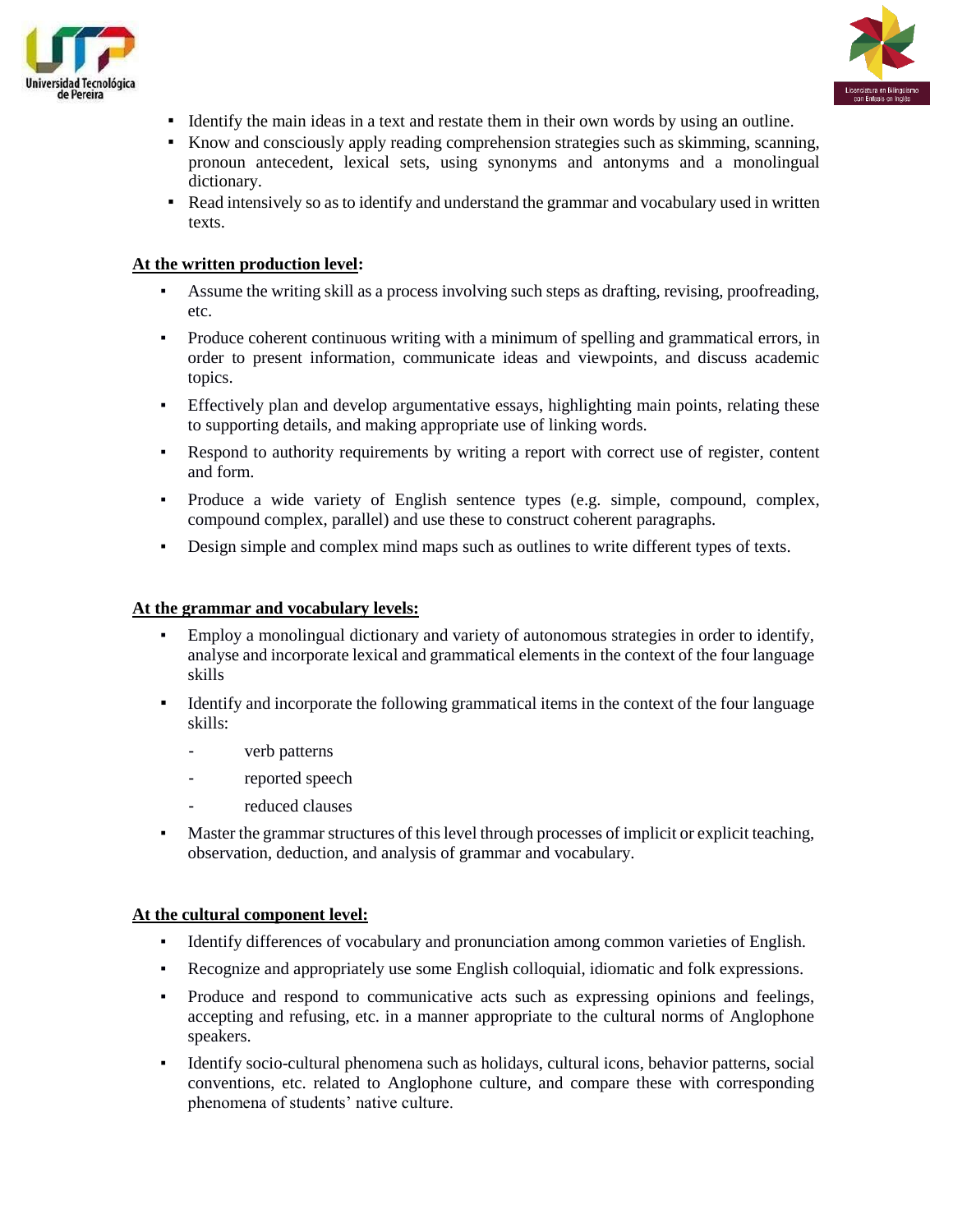



# **At the pedagogical component level:**

- Discuss basic literature, issues, theories, and methodological approaches related to the learning-teaching of ESL/EFL demonstrating understanding of professional terminology specific to the field.
- Effectively employ current technologies to design and implement tasks aimed at teaching English writing skills.
- Observe, reflect on and discuss pedagogical activities related to the learning/teaching of English writing in the context of current theory.
- Assume with creativity, social awareness, ethical sensitivity and critical analysis of the role of language learning facilitators.
- Explore, study and implement a series of writing strategies (quick-writing, pre-writing, peer review, etc) aimed at the learning and development of the writing skill.
- Reflect upon real life pedagogical scenarios around the teaching of writing in terms of planning, procedures and evaluation methods.

# **IV. METHODOLOGY**

This course will employ selected readings, exercises, discussions and audiovisual presentations as opportunities to use the English language to share information, become familiar with Anglophone culture, discuss concepts related to TESOL (teaching of English as a second language) and develop values, attitudes and practical skills pertaining to the English teaching profession.

The content and methodology of the course incorporate elements of these four **pedagogical models**:

**Humanistic:** By means of reading assignments, classroom discussion and written tasks, students incorporate skills and concepts presented in the course into individual processes of intellectual, emotional, and spiritual growth that empower them to make meaningful contributions to society. In-class and out-of class activities aim to present English in ways that, respond to their needs and interests, promote affective engagement with the language and maximize opportunities to use English to communicate information, feeling and ideas.

**Socio-constructivist:** Students complete graded in-class and out-of-class tasks, and select from a variety of optional, independent activities according to their interests, needs, and individual learning styles. Work is evaluated taking into account students' assimilation of skills and concepts into diverse, personalized, individualized models of the English language and EFL pedagogy.

**Critical-reflexive:** Students are invited to critically examine their own models and beliefs concerning English and English language teaching in the context of ideas presented in the course. With the aid of the course facilitator (professor) students develop strategies that accord with their individual cognitive styles and thereby assume responsibility for their own learning.

**Content based:** Audio and written materials used for studying and practicing English language skills present content that enriches students' appreciation of anglophone culture, familiarizes them with theoretical concepts relating to ESL pedagogy, and provokes critical thinking and discussion.

# **V. TABLE OF CONTENTS**

**VI.**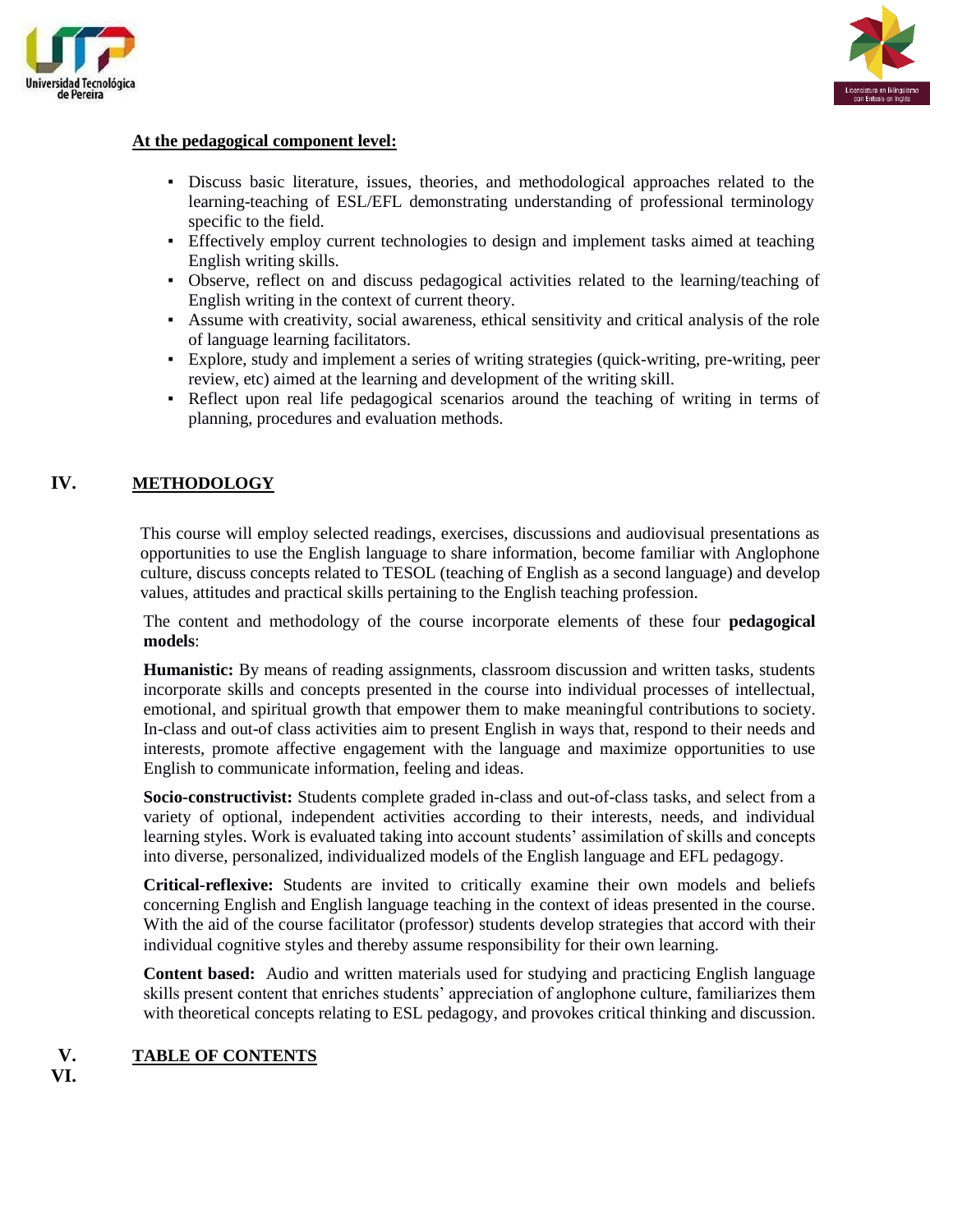



| <b>Terms</b>                                                             | <b>Speaking</b>                                       | <b>Writing</b>                                                                                                                                                                                                                                                                                                                                                                                                                                                                    | <b>Listening</b>                                                                     | <b>Reading</b>                                               | <b>Grammar</b>                                  |
|--------------------------------------------------------------------------|-------------------------------------------------------|-----------------------------------------------------------------------------------------------------------------------------------------------------------------------------------------------------------------------------------------------------------------------------------------------------------------------------------------------------------------------------------------------------------------------------------------------------------------------------------|--------------------------------------------------------------------------------------|--------------------------------------------------------------|-------------------------------------------------|
| <b>First Term</b><br>Public<br>Speaking<br>and Social<br><b>Networks</b> | <b>Interviews</b>                                     | <b>Argumentative essays:</b><br>What are they like?<br>Listening<br>comprehension<br>strategies:<br><b>Planning an argumentative</b><br>essay: Outline<br>Prediction<br>$\bullet$<br>Inference<br>$\bullet$<br><b>Writing strategies</b><br>Skimming<br>Scanning<br><b>Sentence Problems: Comma</b><br>Skipping<br>splice (Independent clauses -<br>Association<br>$\bullet$<br>Long subjects and verbs).<br>Key words<br>$\bullet$<br>Sentence Fragments & Run-<br>on sentences. | Inferential<br>Reading<br>Multiple choice<br>Vocabulary:<br>Synonyms and<br>antonyms | <b>Verb Patterns</b>                                         |                                                 |
| <b>Second</b><br><b>Term</b><br><b>News</b>                              | Descriptions,<br>opinions,<br>compare and<br>contrast | Drafting an argumentative<br>essay: Introduction, body<br>paragraphs and conclusion<br><b>Sentence problems: Choppy</b><br>sentences & Stringy<br>sentences                                                                                                                                                                                                                                                                                                                       |                                                                                      | Gapped texts<br>Vocabulary:<br>Adjective $+$<br>Prepositions | Reported Speech<br>including<br>reporting verbs |
| <b>Third Term</b><br>Cultural<br><b>Differences</b>                      | Problem-<br>solving<br>tasks                          | Writing the final draft of<br>an argumentative essay<br><b>Sentence Problems: Wordy</b><br>sentences & inserting<br>sentences.                                                                                                                                                                                                                                                                                                                                                    |                                                                                      | Multiple<br>matching                                         | Reduced clauses<br>and appositives.             |

# **VII. EVALUATION:**

| First term exam                | 20% |
|--------------------------------|-----|
| Project first term             | 10% |
| Second term exam               | 20% |
| Project second term            | 10% |
| Final English Proficiency Test | 40% |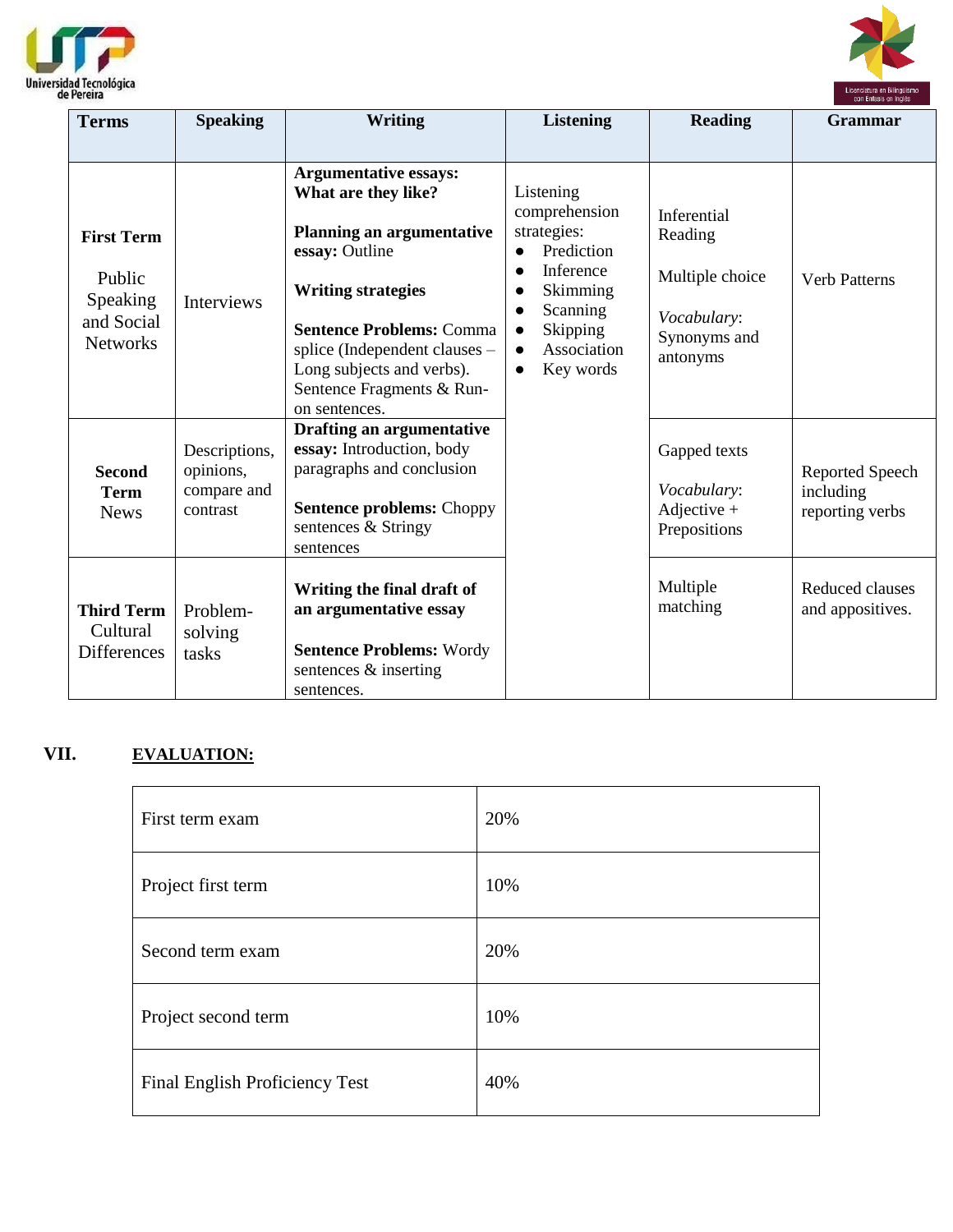



The criteria for assigning numerical grades will be as follows:

0.0 Not presented or not accepted  $3.5 - 3.9$  Satisfactory (average) in quality  $1.0 - 2.9$  Presented but below-standard  $4.0 - 4.4$  Above-average in quality  $3.0 - 3.4$  Achieves minimum standards  $4.5 - 5.0$  Excellent (of the highest quality)

Students will evaluate and reflect upon their own learning and that of their peers, and will evaluate the efficacy of the course by means of writing tasks or in-class questionnaires.

# **VIII. COURSE MATERIALS**

Students will require, for in-class and out-of class work, the following materials:

- $\checkmark$  A good monolingual dictionary (i.e. a dictionary that contains detailed information about word usage and shows pronunciation using the International Phonemic Alphabet. (See Bibliography for recommended dictionaries).
- $\checkmark$  Texts and exercises that students will copy from documents that will be provided from different online tools provided by the facilitator.
- ✓ A small notebook to serve as a personal professional journal.
- ✓ Worksheets designed and proposed by the course teachers.
- ✓ Online management system; Schoology.
- $\sqrt{\phantom{a}}$  Some Educational Internet resources (others can be included):
- o <https://voicethread.com/>
- o BBC Learning English <http://www.bbc.co.uk/worldservice/learningenglish/>
- o B@E Better at English [http://www.betteratenglish.com/be-episode archives/](http://www.betteratenglish.com/be-episode%20archives/)
- o British Council / Learn English <http://learnenglish.britishcouncil.org/en/>
- o [www.ManyThing.org](http://www.manything.org/). Interesting Things for ESL Students <http://www.manythings.org/>
- o TEFL Games.com <http://www.teflgames.com/index.html>
- o Activities for ESL Students <http://a4esl.org/>
- o ESL Video.com [www.eslvideo.com](http://www.eslvideo.com/)
- o Breaking News English <http://www.breakingnewsenglish.com/>
- o AE American English <http://americanenglish.state.gov/>

## **IX. STUDENT PROFILE**

- An autonomous learner who is aware of the responsibility he/she has in his/her learning process within and outside the classroom.

- A student with attitudes that reflect respect and tolerance for himself/herself, his/her peers, teachers and academic processes in the academic program.

- A student who recognizes and appreciates the class sessions as crucial to their own linguistic and professional development.

- An active, reactive and proactive student who views the teaching practicum in the courses in which he/she participates, as an experience toward his/her own training as an English teacher to be.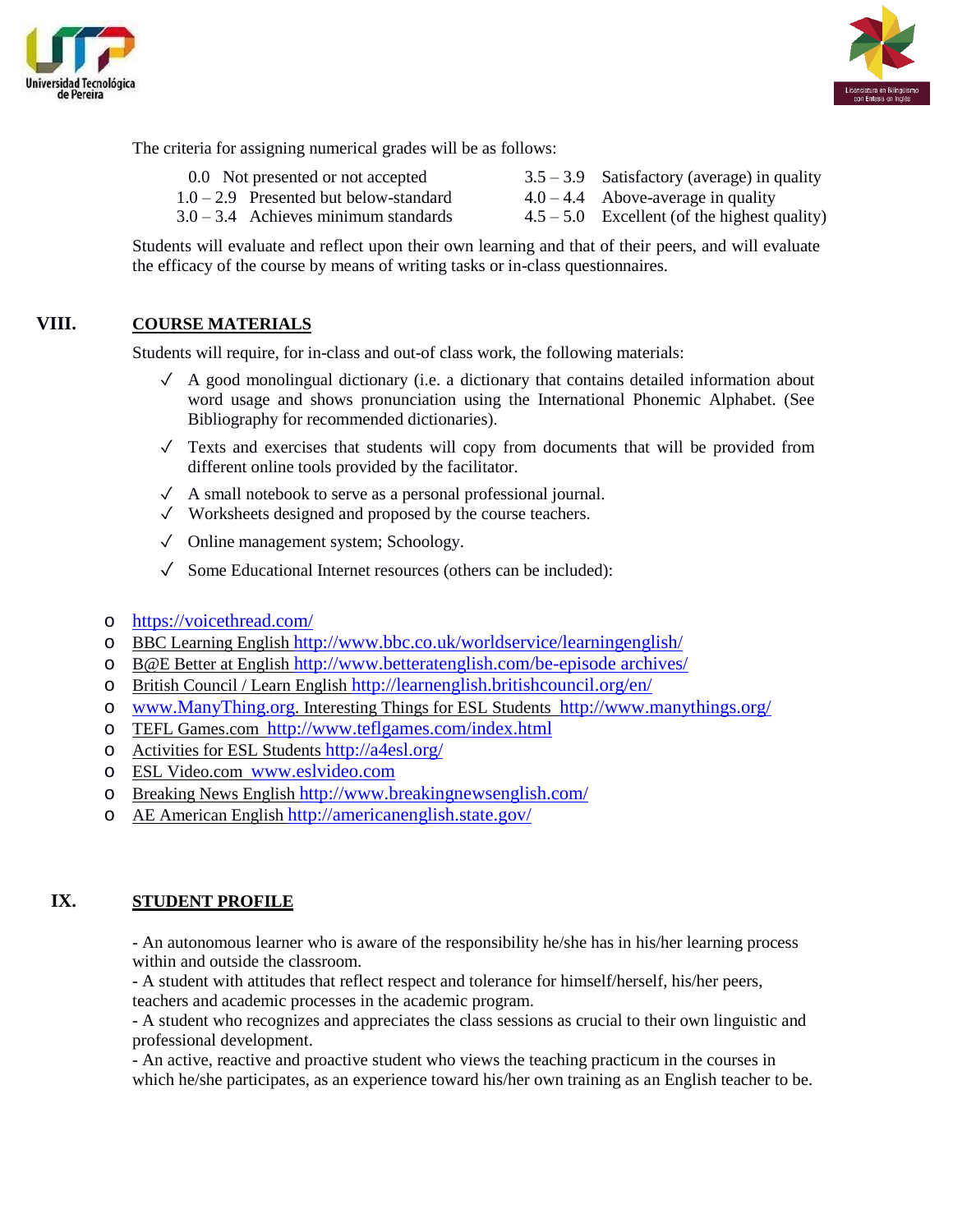



- A student who uses the English language appropriately as a means of oral and written communication with others in his/her context.

# **X. COURSE POLICIES:**

The following ground rules are susceptible of changes according to the viewpoint of the facilitator and further considerations:

**Attendance policy:** Your active participation is essential in the class. Thus, if you miss classes, it is your responsibility to get updated with **your classmates** and hand in any due assignment on the dates established. An absence is not a reason for time extensions in the presentation of homework.

**Use of electronic devices:** Absolutely no use of electronic devices such as tablets, laptops, mobile phones, etc. is permitted during class time for purposes different to academic ones. That is, educational tools can be used, but actions like chatting, posting on social networks, texting, pinning, etc. are prohibited. Besides, despite the fact that technological devices could be used, your full attention to the class is requested.

Late work: No late work will be received during the semester except when the student provides a medical or university excuse, which must be verified by the department of Bienestar Universitario before submission. If you miss a class due to institutional permissions, you must notify the instructor at least two weeks before the event providing the proper documentation.

**Requests and inquiries:** Show respect whenever you request or ask something to the professor in both oral and written interaction (e-mail). Wait until the classes end to talk to the professor about personal issues. Do not do it starting the class or during it.

**Others:** In case you cannot stay all the class time due to strong reasons, let the professor know by email at least one day before, not at the beginning of the class; support such permissions with written evidence if possible. Homework and class work must be presented with high standards of quality (legibility, clarity, organization, etc.). Use pen for handed in papers in class. Avoid plagiarism when using sources from the Internet and theory.

#### **Bibliography**

#### **Texts:**

COUNCIL for Cultural Cooperation, Education Committee, Modern Languages Division.*Common European Framework of Reference for Languages: Learning, Teaching, Assessment*. Cambridge University Press, 2001.418.007 C734 E.2

EVANS–DOOLEY.*Upstream Upper-Intermediate Level B2* Students' Book (with audio CD) Express Publishing, 2004.428

HARMER, J.*How to Teach Writing.*Pearson & Longman

MINISTERIO de educación nacional. (2006). *Formar en Lenguas Extranjeras: El reto.*

OSHIMA, A. (2006). *Writing Academic English*.Pearson & Longman.

SCRIVENER, J. (2005).*Learning teaching*. Macmillan editors